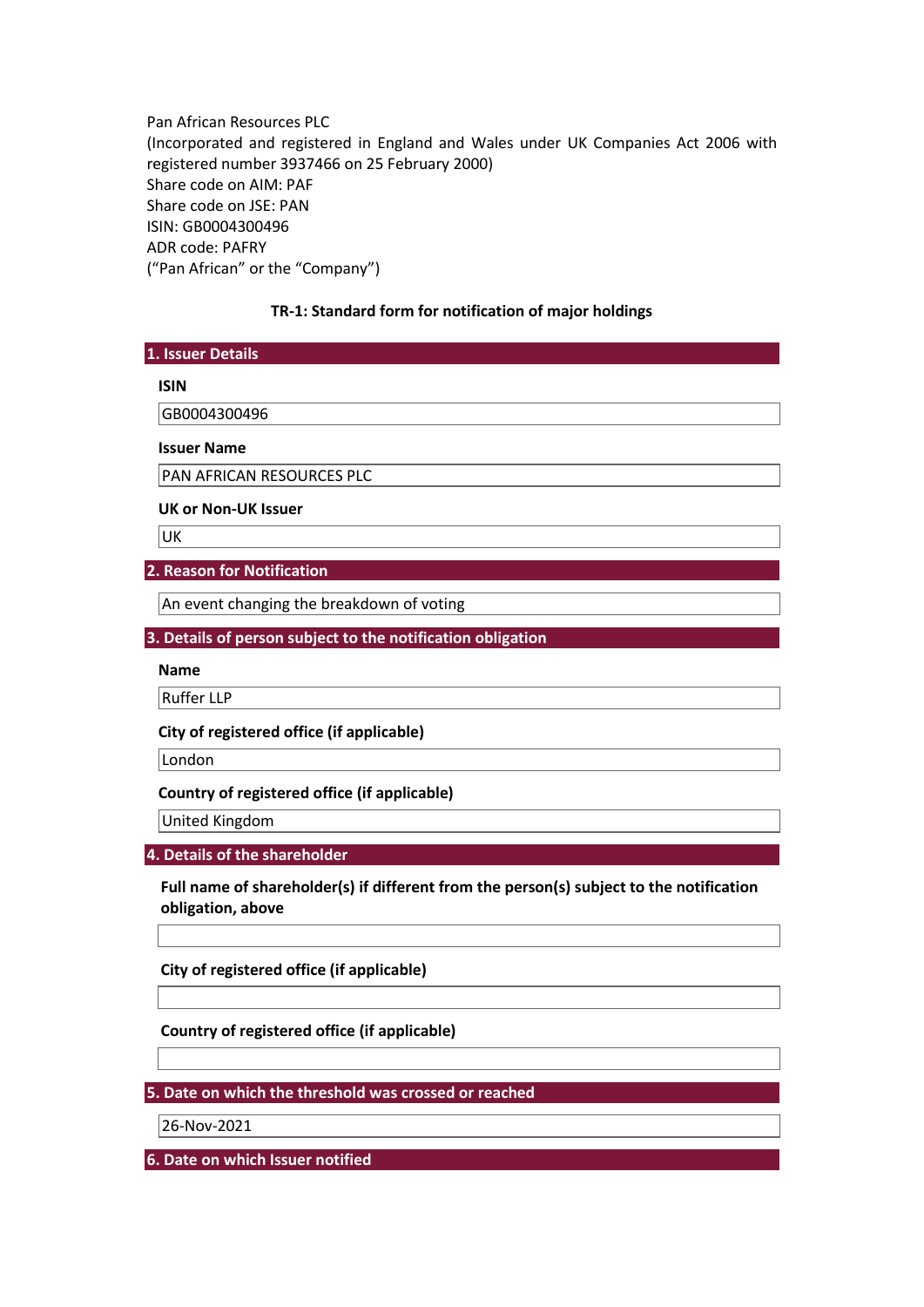30-Nov-2021

# **7. Total positions of person(s) subject to the notification obligation**

|                                                                                       | % of voting<br>rights<br>attached to<br>shares (total<br>of $8.A$ ) | % of voting rights<br>through financial<br>instruments (total<br>of $8.B 1 + 8.B 2$ | <b>Total of</b><br>both in %<br>$(8.A + 8.B)$ | <b>Total number</b><br>of voting rights<br>held in issuer |
|---------------------------------------------------------------------------------------|---------------------------------------------------------------------|-------------------------------------------------------------------------------------|-----------------------------------------------|-----------------------------------------------------------|
| Resulting situation<br>on the date on<br>which threshold<br>was crossed or<br>reached | 4.490957                                                            | 0.000000                                                                            | 4.490957                                      | 100358862                                                 |
| Position of<br>previous<br>notification (if<br>applicable)                            |                                                                     |                                                                                     |                                               |                                                           |

# **8. Notified details of the resulting situation on the date on which the threshold was crossed or reached**

## **8A. Voting rights attached to shares**

| <b>Class/Type of</b><br>shares ISIN code voting rights<br>(if possible) | Number of direct<br>(DTR5.1) | Number of<br>indirect voting<br>rights (DTR5.2.1) $ $ (DTR5.1) | $\%$ of direct<br>voting rights | % of indirect<br>voting rights<br>$\vert$ (DTR5.2.1) |
|-------------------------------------------------------------------------|------------------------------|----------------------------------------------------------------|---------------------------------|------------------------------------------------------|
| GB0004300496                                                            | 100358862                    | 0                                                              | 4.490957                        | 0.000000                                             |
| Sub Total 8.A                                                           | 100358862                    |                                                                | 4.490957%                       |                                                      |

## **8B1. Financial Instruments according to (DTR5.3.1R.(1) (a))**

| instrument     | date | period | Number of voting rights that % of<br>Type of financial Expiration Exercise/conversion may be acquired if the<br>linstrument is<br>exercised/converted | voting<br>rights |
|----------------|------|--------|-------------------------------------------------------------------------------------------------------------------------------------------------------|------------------|
| Sub Total 8.B1 |      |        |                                                                                                                                                       |                  |

# **8B2. Financial Instruments with similar economic effect according to (DTR5.3.1R.(1) (b))**

| <b>Type of</b><br>financial<br>instrument | date | <b>Expiration Exercise/conversion</b><br>period | Physical or cash Number of<br>settlement | voting rights | ∣% of<br>voting<br>rights |
|-------------------------------------------|------|-------------------------------------------------|------------------------------------------|---------------|---------------------------|
| Sub Total                                 |      |                                                 |                                          |               |                           |
| 8.B2                                      |      |                                                 |                                          |               |                           |

### **9. Information in relation to the person subject to the notification obligation**

 $\vert$ 1. Person subject to the notification obligation is not controlled by any natural person or legal entity and does not control any other undertaking(s) holding directly or indirectly an interest in the (underlying) issuer.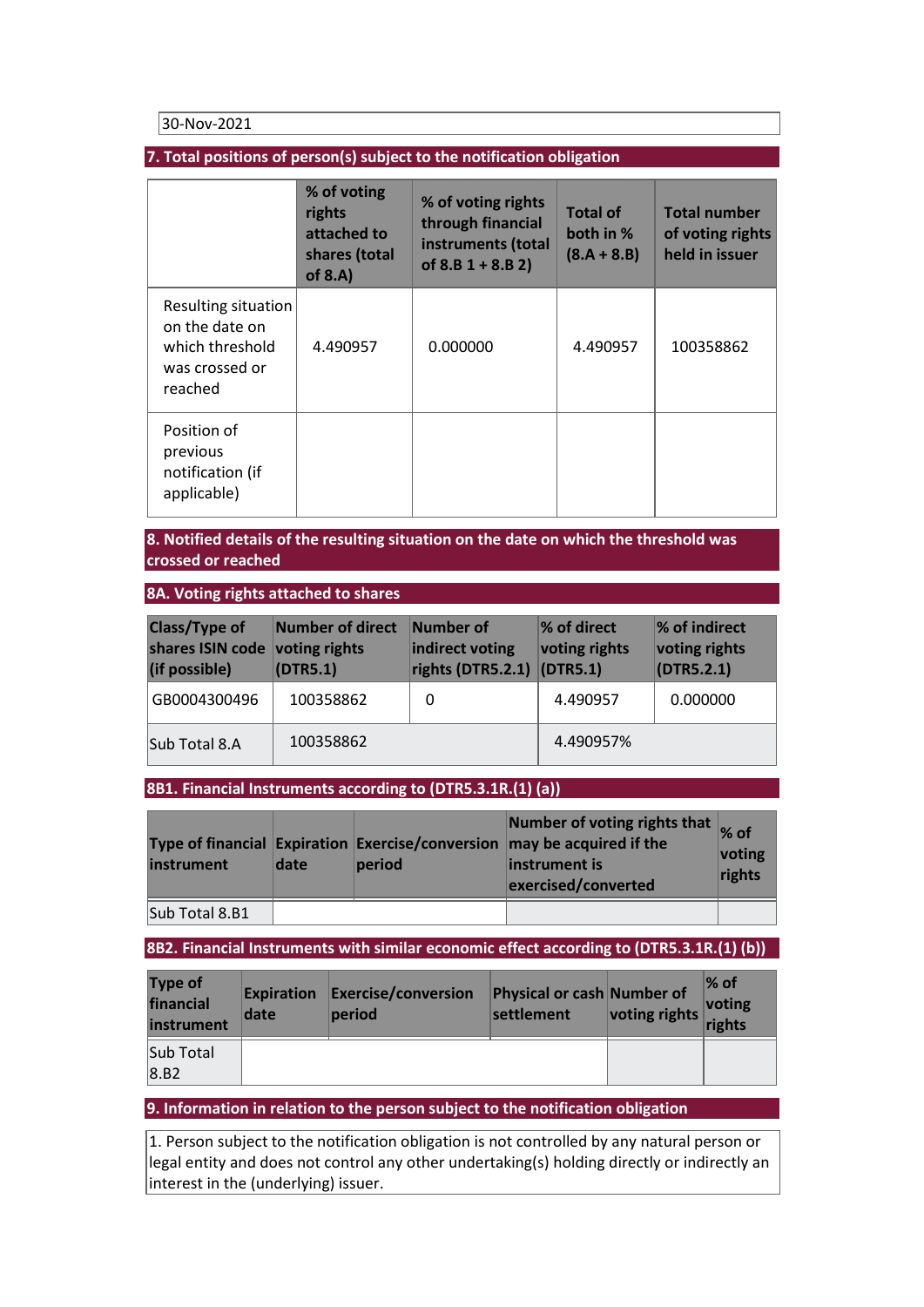| <b>Ultimate</b><br>controlling<br>person | Name of<br>controlled<br>undertaking | $%$ of voting<br>rights if it<br>equals or is<br>higher than the<br>notifiable<br>threshold | % of voting rights<br>through financial<br>instruments if it<br>equals or is higher<br>than the notifiable<br>threshold | Total of both if<br>it equals or is<br>higher than the<br>notifiable<br>threshold |
|------------------------------------------|--------------------------------------|---------------------------------------------------------------------------------------------|-------------------------------------------------------------------------------------------------------------------------|-----------------------------------------------------------------------------------|
|------------------------------------------|--------------------------------------|---------------------------------------------------------------------------------------------|-------------------------------------------------------------------------------------------------------------------------|-----------------------------------------------------------------------------------|

**10. In case of proxy voting** 

**Name of the proxy holder** 

**The number and % of voting rights held** 

**The date until which the voting rights will be held** 

**11. Additional Information** 

Ruffer LLP now controls the voting rights over 100,358,862 shares (Less than 5% of the voting rights) of Pan African Resources plc which are held by the discretionary clients of Ruffer LLP and its subsidiaries (the voting of which is all controlled by Ruffer LLP).

This change from 5% to less than 5% is due to a correction in issued share capital of the issuer on 26 November 2021.

**12. Date of Completion** 

30-Nov-2021

**13. Place Of Completion** 

Ruffer LLP

Rosebank

1 December 2021

For further information on Pan African Resources, please visit the Company's website at

[www.panafricanresources.com](http://www.panafricanresources.com/)